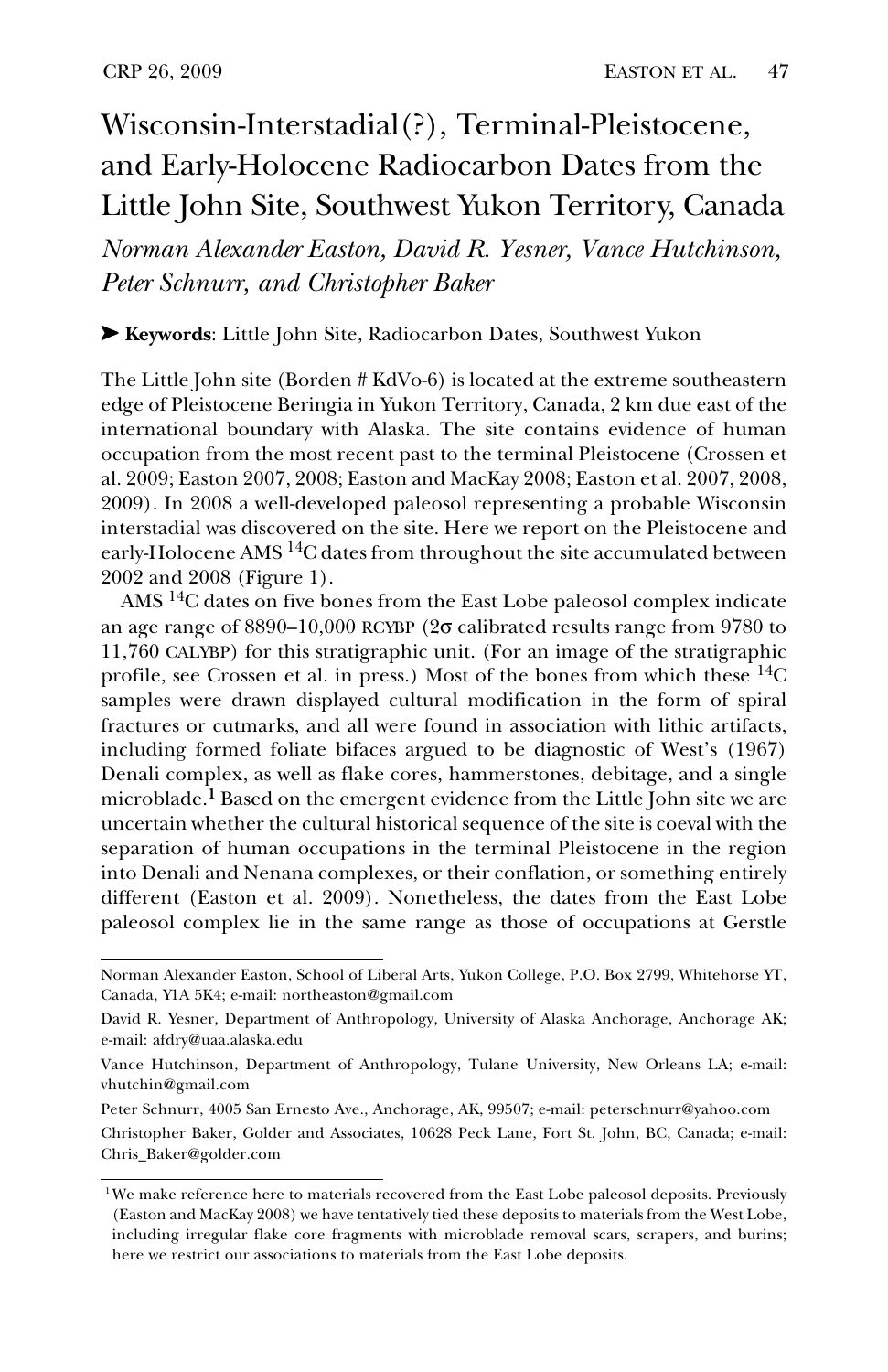

**Figure 1.** Stratigraphic profile of the Little John site (Borden # KdVo-6), and Pleistocene and late-Holocene AMS 14C dates.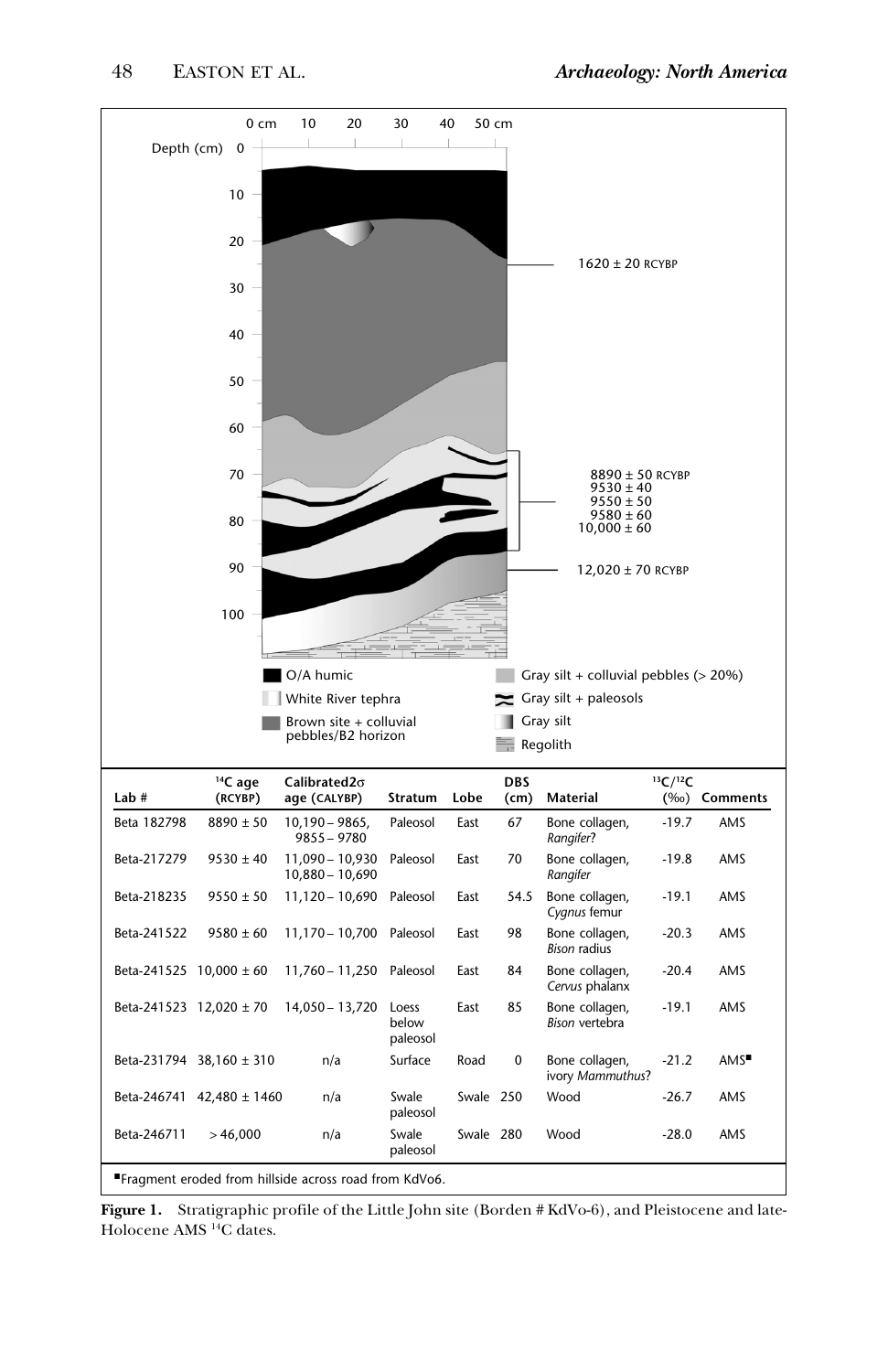Quarry, 8760–9080 RCYBP (Potter 2005), and Cultural Zone 3 at the Broken Mammoth site, 9300–10,500 RCYBP (Holmes 1996), as well as others within West's Denali complex designation.

Two additional <sup>14</sup>C samples were also processed from the East lobe loess located below the paleosol complex (Figure 1). A *Canis* sp. humerus was found to be lacking any collagen suitable for dating, suggesting greater antiquity and a post-depositional taphonomy different from the overlying paleosol complex fauna. Dated portions of a *Bison* sp. vertebra from the East Lobe loess below the paleosol complex confirmed this suspicion, generating a date of  $12,020 \pm 1$ 70 RCYBP (2σ calibrated results range from 13,720 to 14,050 CALYBP). A small assemblage of lithic artifacts (a flake core, hammerstones, and debitage) has been recovered from this stratum. A new discontinuous paleosol stratum within this lower loess in the East Lobe was identified in 2008 and will be explored further in 2009. Unfortunately, no material suitable for  $^{14}C$  dating has been recovered from the West Lobe loess stratum that holds the Chindadn/Nenana complex assemblage in the West Lobe loess.

Finally, a series of Pleistocene dates have been obtained on paleosol strata and fauna predating human occupation at the site. A fragment of ivory (presumably *Mammuthus* sp.) from a scatter of this material found eroding from a hillside across the highway from the Little John site produced a date of  $38,160 \pm 310$  RCYBP. Additional Pleistocene fauna has been recovered in this area (recovered ca. 2 km from the site) representing specimens of *Bison* sp., *Mammuthus* sp., *Rangifer* sp., *Saiga* sp., and *Equus* sp. (Hare 1994), including an *Equus lambei* specimen, which has been <sup>14</sup>C dated to  $20,660 \pm 100$  RCYBP (Beta-70102) (MacIntosh 1997:84). In combination, these non-cultural fauna suggest that the area about the Little John site supported a range of megafauna during the mid- to late-Wisconsin glacial period from at least 38,000 years ago.

In 2008 we excavated a trench through the northern extent of the site in which previous testing had identified a deep swale in the underlying geography. At depths of 2.5 to 3 m below surface we encountered a well-defined paleosol containing macroflora material. Subsequent AMS <sup>14</sup>C dates on wood material from this stratum produced two dates of  $42,480 \pm 1460$  and  $> 46,000$ RCYBP. Thus, the Little John site contains a well-preserved stratum related to either a Wisconsin Interstadial or, based on the second infinite radiocarbon date, perhaps even a Last Interglacial (ca. 130–120 Kya) ecological record; in either case, it is clear that the Little John site is offering us the opportunity to investigate a record of stratified history unparalleled to our knowledge within a single site in the interior western Subarctic that may eventually lead to a clearer perspective of the paleoecology and human occupation of the late Pleistocene in eastern Beringia. Palynological and additional studies of this stratum are ongoing. Additional excavation of the Little John site and regional survey to expand our understanding of the technological and ecological contexts of these Pleistocene and early-Holocene deposits are planned for 2009–11.

Acknowledgments for the work of the Scottie Creek Culture History Project are due to the White River First Nation, Beaver Creek, Yukon, Northern Research Institute of Yukon College, Social Sciences and Humanities Research Council of Canada, and University of Alaska Anchorage.